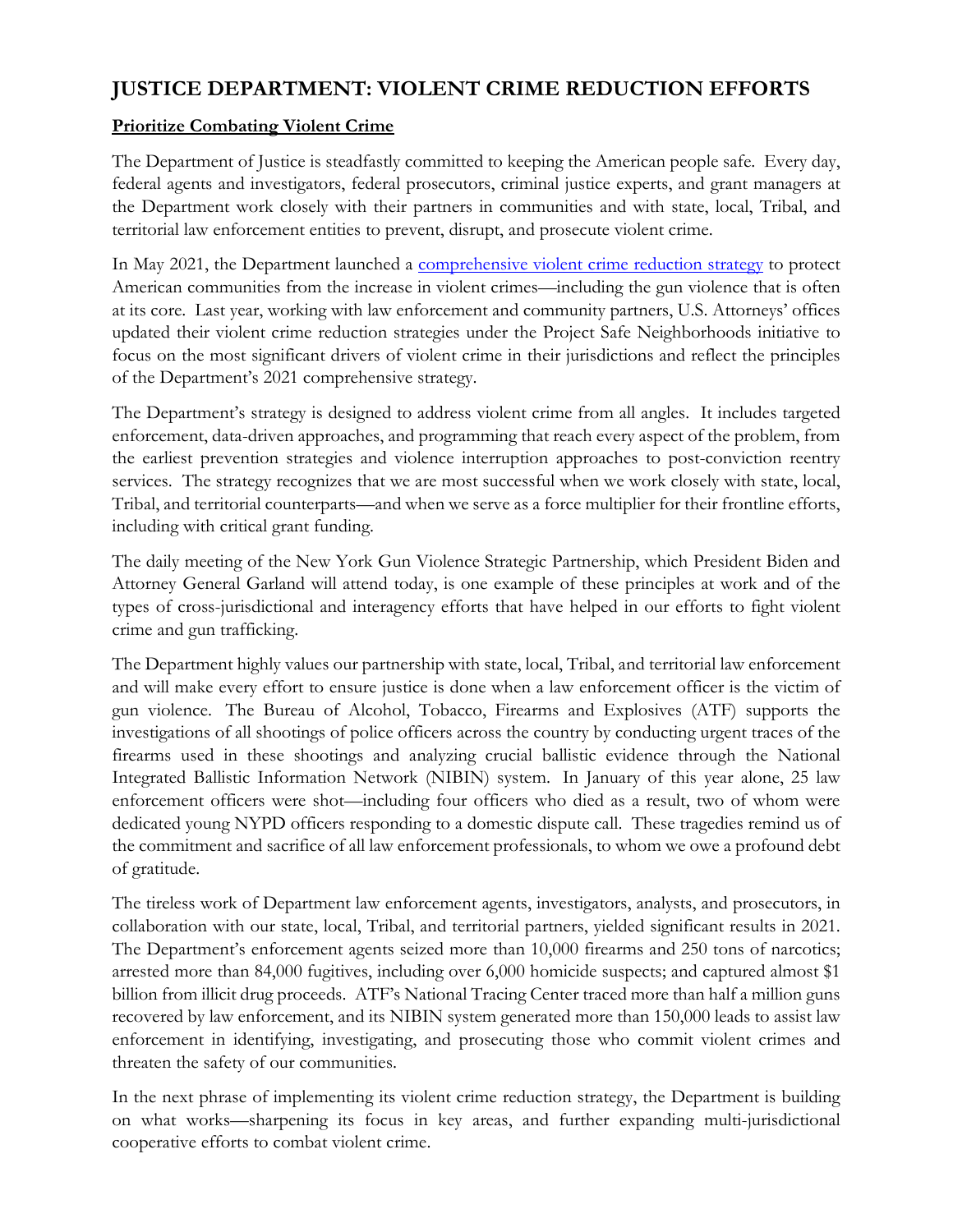- **Today, the Attorney General is directing all 94 U.S. Attorneys' offices across the country to take the following steps to continue to prioritize combating violent crime**, including the gun trafficking offenses that often precede violent criminal acts:
	- o **U.S. Attorneys' offices will prioritize resourcing their enhanced district-specific violent crime strategies developed in response to the 2021 comprehensive strategy.** To ensure that these efforts are appropriately supported, U.S. Attorneys' offices will identify within 45 days which resources (personnel, technical, crossjurisdictional, and interagency) they are dedicating to implementing their strategies.
	- o **Each U.S. Attorney's Office will further sharpen the enforcement component of its district-specific violent crime reduction strategy** by holding, within the next 30 days, dedicated sessions with their law enforcement partners to identify any new or additional enforcement efforts to implement prosecution priorities. U.S. Attorneys will identify within 45 days any adjustments to their strategies as a result of these convenings, including identifying promising practices that can be shared with other offices.
	- o **U.S. Attorneys' offices will continue to focus on strategies to prevent, deter, and prosecute gun crimes that give rise to violence**, including as described below with respect to privately made firearms and unlawful firearms trafficking.
- **ATF will bring together police executives from across the country to collaborate on gun violence solutions at a national convening in May.** This convening will highlight ATF's Crime Gun Intelligence Center (CGIC) resources; discuss collaborations that may be replicated, such as the New York Gun Violence Strategic Partnership; share best practices for implementing and sustaining these approaches; and focus on strategies for addressing the increasing number of ghost guns used in crimes.
- **Today, the Department is announcing the launch of a national drug-related violence reduction initiative designed to reduce the rates of violence and overdose deaths in communities.** This evidence-based, targeted enforcement strategy will leverage the Drug Enforcement Administration's (DEA's) partnerships with other federal, state, local, and Tribal law enforcement agencies. In its first phase, this initiative will involve intelligence-driven task force approaches in 33 locations across 23 states, selected based on violence and overdose rates. The Department will also establish pilot programs for intelligence analysts at DEA and U.S. Attorneys' offices to share information about the most violent drug traffickers in each district.
- **The President's fiscal year 2022 budget request seeks \$9.4 billion for violent crime, gun violence, and police, an 8.9 percent increase over fiscal year 2021.** This includes an additional \$45 million for ATF, which will support doubling ATF's capacity to investigate thefts from federally licensed firearms dealers, and funding for the NIBIN program; an additional \$48 million for the FBI; and an additional \$58 million for the DEA and the Organized Crime Drug Enforcement Task Force. This request also includes more than \$1 billion in federal grant funding for communities and police to address violent crime.
- **The Department is announcing plans to mobilize its Project Safe Neighborhoods and Public Safety Partnership initiatives to support the nation's local leaders in addressing violent crime.** In the spring of 2022, the Department will hold a National Summit to Reduce Violence and Strengthen Communities for U.S. Attorneys, local leaders, and community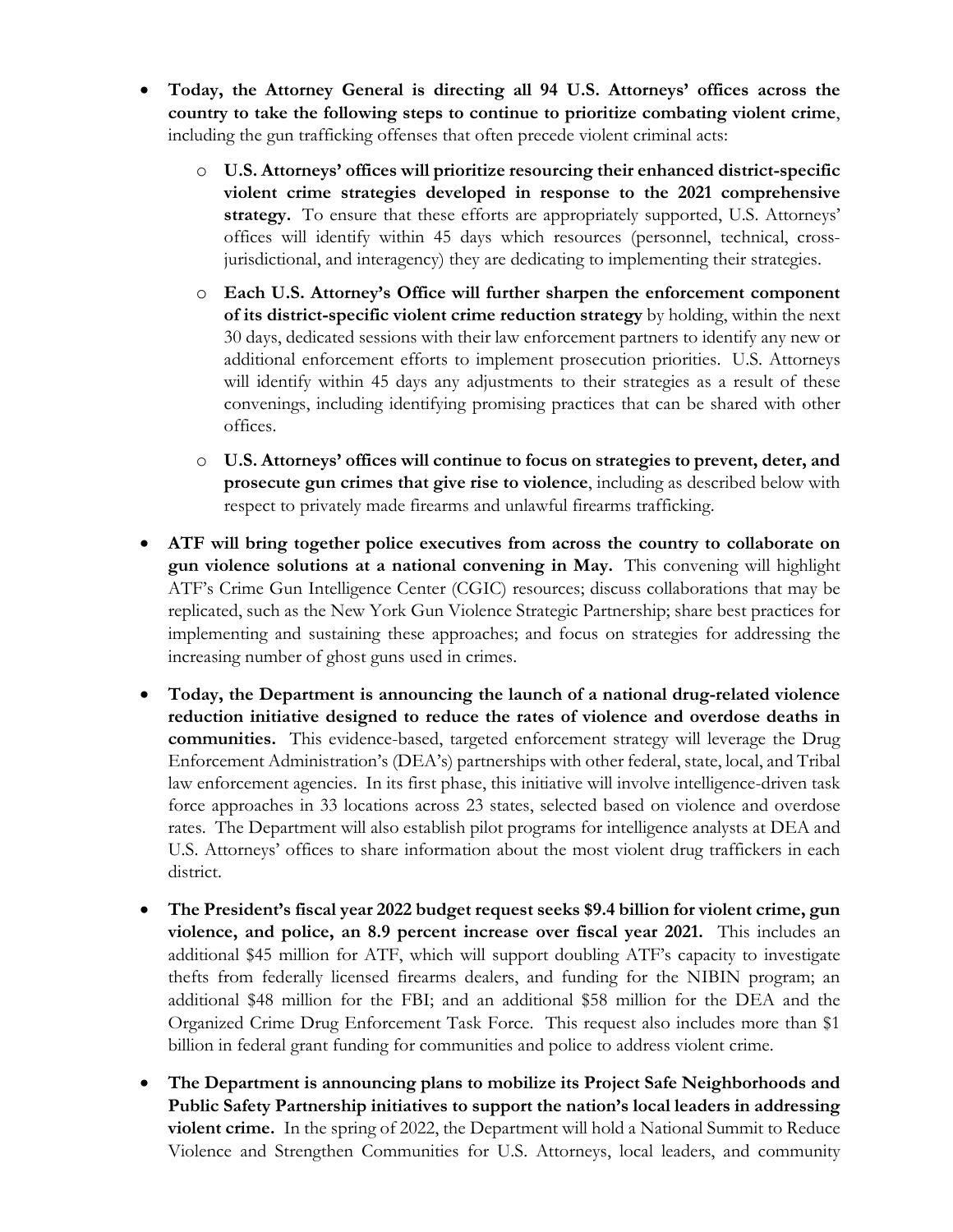justice stakeholders. This summit will bring together multidisciplinary teams of enforcement and prevention specialists, including community violence intervention practitioners, researchers, community groups, and others, to exchange information and promising strategies to reduce violent crime.

## **Launch a National Ghost Gun Enforcement Initiative**

Privately made firearms (PMFs), known as ghost guns, are a rapidly growing contributor to violent crime. From January 1, 2016, through December 31, 2020, there were approximately 23,906 suspected PMFs reported to ATF as having been recovered by law enforcement, including in connection with 325 homicides or attempted homicides. The trendline is troubling: in 2016, local law enforcement reported to ATF 1,750 suspected PMFs; by 2020, that number had grown to 8,712, an increase of over 400 percent.

- **Today, the Department is announcing the launch of a national ghost gun enforcement initiative designed to prevent these unserialized firearms from being used to commit crimes, including by prioritizing bringing federal charges against criminal use of these weapons.** 
	- o **As part of this initiative, the Department will train a national cadre of prosecutors on enforcement issues specific to the use of ghost guns in crimes.** These specialists will serve as a resource in every district across the country.
	- o **The Department will disseminate a set of materials designed specifically to assist investigators and prosecutors** in bringing cases against those who use ghost guns to commit crimes.
	- o **ATF will designate a ghost gun coordinator** in each ATF field division to serve as a resource for federal, state, local, Tribal, and territorial law enforcement officers and prosecutors on questions involving unmarked firearms used in crime.
- **The Department will soon finalize a rule that will help curb the proliferation of ghost guns.** Last year, the Department announced that it would publish a proposed rule to help curb the proliferation of untraceable guns. The [proposed rule](https://www.federalregister.gov/documents/2021/05/21/2021-10058/definition-of-frame-or-receiver-and-identification-of-firearms) was published 30 days later and is a priority regulation at the Department.

## **Crack Down on Illegal Firearms Trafficking, Including the "Iron Pipeline" and Other Illegal Gun Pipelines**

A core part of the Department's violent crime strategy is cracking down on illegal gun trafficking and sales that put firearms into the hands of violent criminals.

To take action to crack down on illegal gun pipelines, in July, the Department [launched](https://www.justice.gov/opa/pr/justice-department-launches-firearms-trafficking-strike-forces-address-violent-crime-crack) five crossjurisdictional strike forces to help reduce gun violence by disrupting illegal firearms trafficking in key trafficking corridors across the country. These strike forces have focused on shutting down illegal gun trafficking that travels from source cites, through other communities, and into five key market regions: New York, Chicago, Los Angeles, the San Francisco Bay Area/Sacramento region, and Washington, D.C.

The strike force in New York leverages data and analysis from ATF's CGIC, which uses information from NIBIN, firearms tracing, and more than a dozen gun incident data sets from NYPD to identify the most prolific drivers of violent gun crime and their sources of firearms. Last year, the New York CGIC locally disseminated 100 leads on firearms trafficking and referred an additional 49 leads to